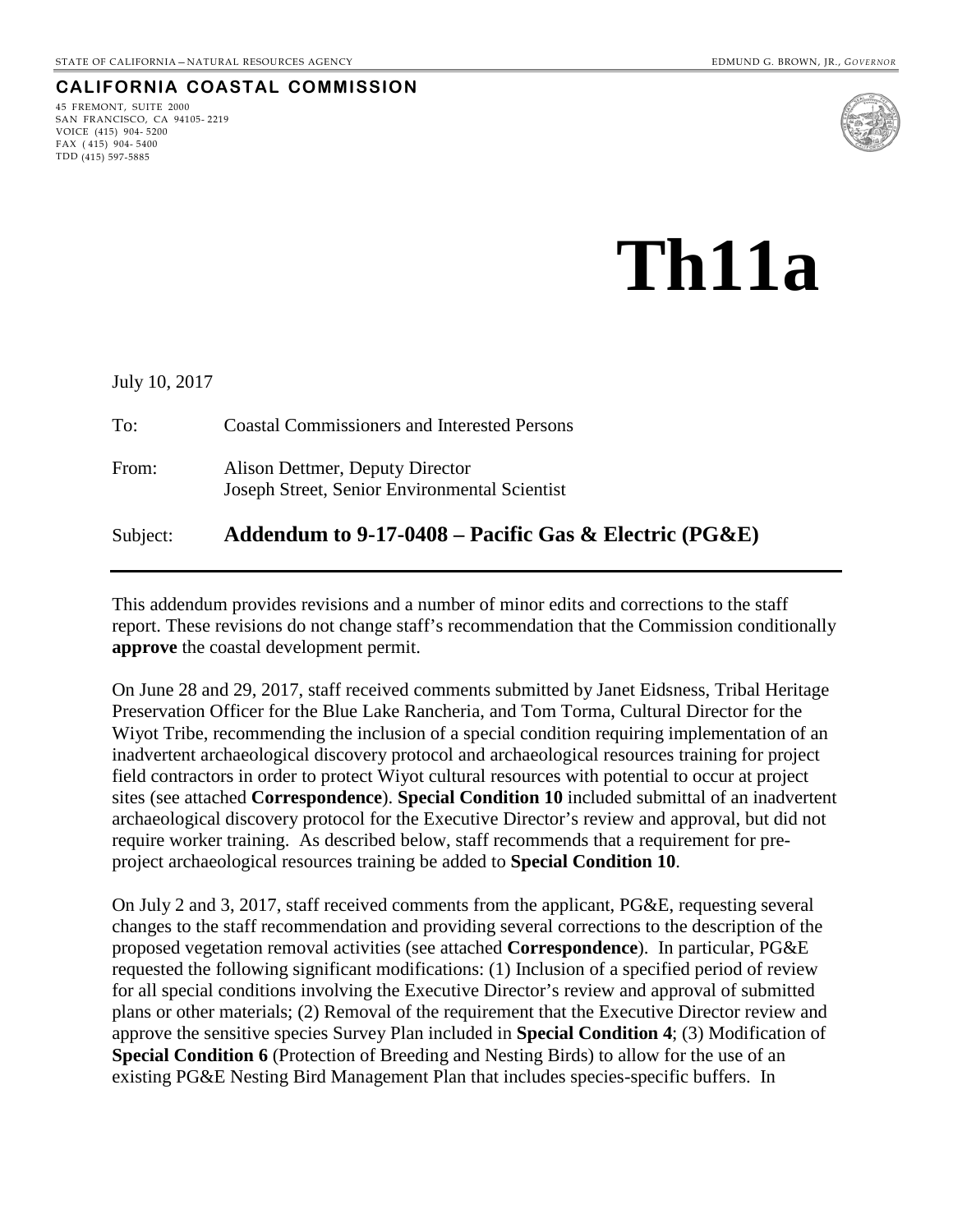response to these comments, staff recommends a number of revisions to the staff report, as summarized below.

#### **Proposed Revisions to the Staff Report**

The proposed revisions below are recommended findings and will be incorporated into relevant portions of the staff report as adopted findings. Additions are shown below in **bold underline** and deletions in strikethrough.

#### *Summary, Page 2, paragraph 2*:

… In total, the project would result in the clearing of 1.15 **1.24** acres of riparian vegetation and 0.055 acres of wetland vegetation in ESHA, as well as the removal of 83 **107** riparian trees and 149 **159** large conifers …

… **Special Conditions 3**, **4**, **6**, and **11** require pre-construction **project** surveys to identify sensitive plants and animals …

… **Special Condition 5** requires biological monitoring to prevent impacts to sensitive species during construction **project** activities.

#### *Page 4*, *Standard Conditions:*

**1. Notice of Receipt and Acknowledgment**. The permit is not valid and development shall not commence until a copy of the permit, signed by SCE **the Permittee** or authorized agent …

…

**5. Terms and Conditions Run with the Land**. These terms and conditions shall be perpetual, and it is the intention of the Commission and SCE **the Permittee** to bind all future owners …

## *Page 5, Special Condition 2*:

2. **Project Biologist – Qualifications and Responsibilities.** PRIOR TO THE COMMENCEMENT OF PROJECT ACTIVITIES**,** the Permittee shall appoint one or more Biologists to implement mitigation measures of the approved project. **The appointments shall be submitted to the Executive Director for review and approval; the Executive Director shall conduct this review of qualifications within 30-days of submittal.** The Biologist(s) are to be approved by the Executive Director and must meet the following minimum qualifications …

## *Page 5, Special Condition 3*:

(1) *Project Limits* … Project limit boundaries shall be shown on all project maps and drawings and clearly marked in the field prior to project activities, and work outside these limits shall be avoided during construction **project activities**.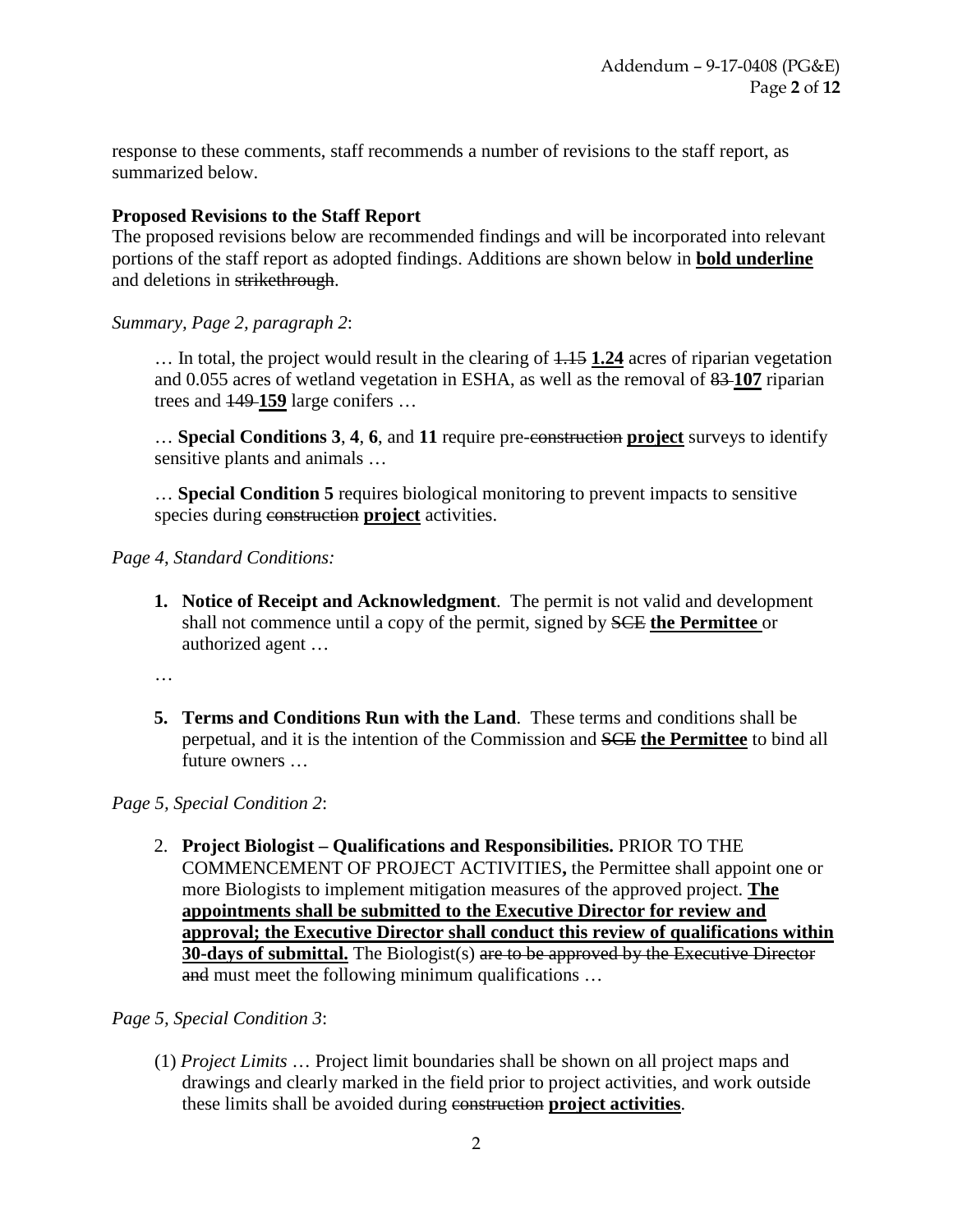# *Pages 6-7, Special Condition 4*:

- 4. **Pre-Construction Project Biological Surveys & Sensitive Species Protection**.
	- …
	- B. PRIOR TO THE COMMENCEMENT OF THE SURVEYS, the Permittee shall submit, for the Executive Director's review and approval, a Survey Plan … **The Executive Director shall complete the required review within 30 days.**
	- C. If sensitive species are determined to be present at a site, the Permittee shall implement the following requirements:
		- …
		- (2) … If the required vegetation removal does not allow for a 25-foot buffer, the maximum possible buffer shall be used**,** along with the implementation of additional protective measures, such as the erection **placement** of fencing-or<sub>1</sub> barriers **or stakes** between the sensitive plant species and project work areas.**, as necessary to protect the sensitive plant(s).**
		- …
		- (4) At work project sites where sensitive wildlife species are identified as present in the project area, the Permittee shall use appropriate barriers to movement (e.g., construction fencing or barricades) or setbacks to minimize wildlife movement into active construction **project** areas.

# *Page 7, Special Condition 6*:

- 6. **Protection of Breeding and Nesting Birds.** All project activities shall occur outside of the bird breeding season (February 15 through August 31) to the maximum extent feasible. If project activities between February 15 and August 31 cannot be avoided, within one week of the commencement of any new project activity, the Project Biologist(s) shall conduct nesting surveys at all sites where such activities would occur, and within a 500-foot radius of these sites. If breeding is observed or active nests located, no project activities or other disturbance shall occur within 300 feet (500 feet for raptors) of the breeding habitat or nests until any young birds have fledged and left the area.
- **6. Final Nesting Bird Protection Program.** 
	- **A. PRIOR TO COMMENCEMENT OF ANY VEGETATION MAINTENANCE ACTIVITIES BETWEEN FEBRUARY 15 AND AUGUST 31, the Permittee shall submit, for the 30-day review and approval of the Executive Director, a final Nesting Bird Protection Program (Program), prepared by a qualified biologist, for conducting seasonal surveys for bird nesting at project sites, and**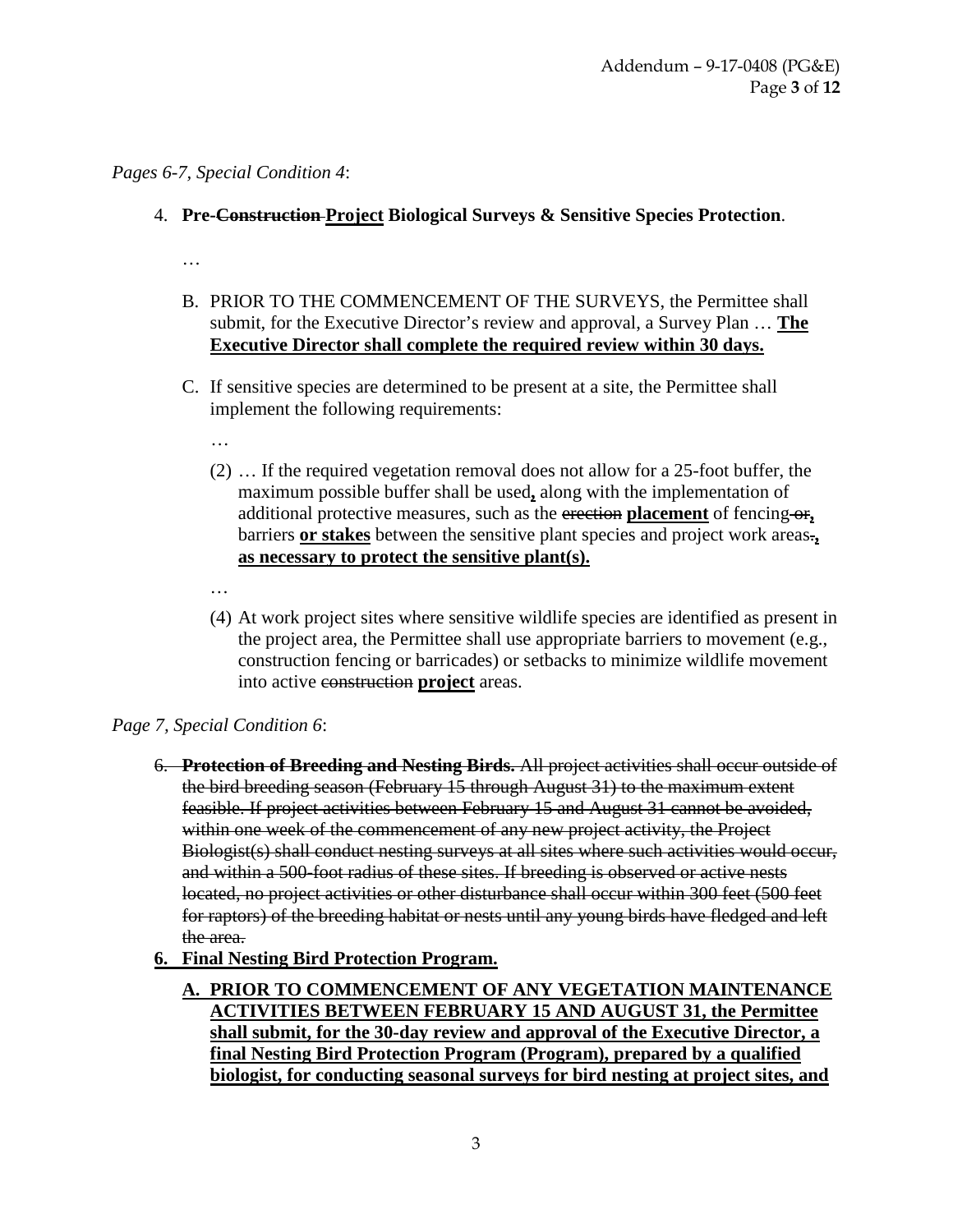**protecting such habitat from project impacts. The Program shall provide, at a minimum, for the following:** 

- **(1) Surveys for the presence of active nesting at all sites where vegetation maintenance would occur during the nesting season (February 15 through August 31), and within the surrounding area out to a distance corresponding to the largest species-specific buffer identified under (3), below. Surveys shall be conducted by the qualified Biologist(s) identified under Special Condition 2 (above), and completed within two weeks of the commencement of vegetation maintenance activities at a given site.**
- **(2) Avoidance (no removal) of any tree or shrub supporting active bird nesting until after the end of the breeding season, or fledging has occurred.**
- **(3) Establishment of species-specific buffers around active nests or breeding areas, within which no project activities or other disturbance shall occur until any young birds have fledged and left the area. The size of the buffer(s) shall be provided for in the Program, and determined based on the best available information (i.e., scientific literature, CDFW and/or USFWS guidance, and expert opinion) on the needs and sensitivity of each species with potential to occur in the project areas. If pre-project surveys identify a nesting bird species for which no buffer has been provided for in the Program, a default exclusion area of 300 feet (500 feet for raptors) from the active nest or breeding area shall be established.**

**The Project Biologist(s) shall be present on site during all vegetation maintenance activities to (a) enforce the protective buffers, and (b) monitor active nests and breeding birds for signs of distress or abnormal behavior. If signs of distress or disturbance are observed, the Biologist(s) shall have discretion to enlarge the buffers, halt project activities, or implement other measures necessary to protect active nests and breeding.** 

**B. The Permittee shall undertake development in accordance with the approved final Nesting Bird Protection Program. Any proposed changes to the approved Program shall be reported to the Executive Director. No changes to the approved final Program shall occur without an amendment to Coastal Development Permit No. 9-17-0408, unless the Executive Director determines that no amendment is legally required.**

*Page 7-8, Special Condition 7*:

- 7. **Habitat Mitigation Plan**. PRIOR TO THE COMMENCEMENT OF PROJECT ACTIVITIES, the Permittee shall submit to the Executive Director for review and approval a Habitat Mitigation Plan … **The Executive Director shall complete the required review within 30 days.**
	- A. Restoration Requirements: The Mitigation Plan shall provide for the following: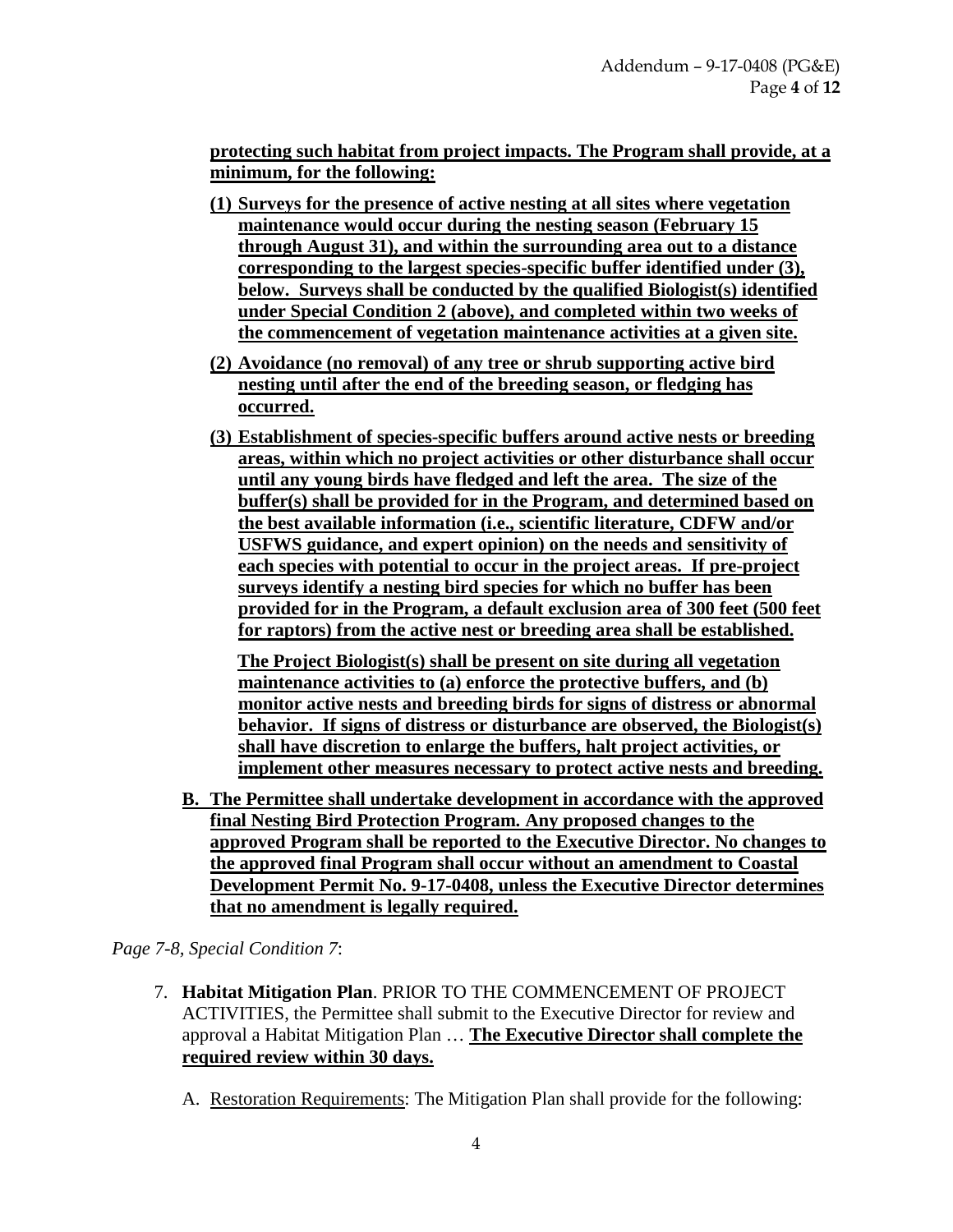(1) Restoration of at least 3.45 **3.7** acres of riparian woodland or scrub habitat, including a minimum of 249 **321** native riparian trees, to compensate for the clearing of the clearing of 1.15 **1.24** acres of these habitats and removal of 83 **107** trees under the proposed project …

# *Page 9, Special Condition 9*:

9. **Spill Prevention and Response Plan.** PRIOR TO THE COMMENCEMENT OF PROJECT ACTIVITIES, the Permittee shall submit a project-specific Spill Prevention and Response Plan to the Executive Director for review and approval. **The Executive Director shall complete the required review within 30 days.** …

## *Page 9, Special Condition 10*:

10. **Protection of Archeological Resources**. **The Permittee shall conduct a pre-project training program to educate field personnel about the potential for the inadvertent discovery of cultural and archaeological resources at the project sites, and to familiarize workers with the proposed protection measures summarized in Exhibit 3.** If an area of cultural deposits or human remains is discovered during the course of the project, all construction **project activities** shall cease ...

*Page 10, paragraph 3, lines 3-6*:

… In aggregate, the project would result in the removal of 83 **107** riparian trees, 149 **163** large conifer upland trees ... and approximately  $58,000$  **62,000** square feet ( $\overline{1,33}$  **1.42** acres) of brush and shrubs.

*Page 10, paragraph 4, line 14*:

… These measures are described in **Exhibit 3**. **PG&E is also providing funding for new tree planting to the City of Arcata to mitigate for the removal of trees at project sites within city limits. PG&E states that during the winter of 2017, 111 trees and shrubs were planted at various locations.**

*Pages 11-14, Table 1* (next page):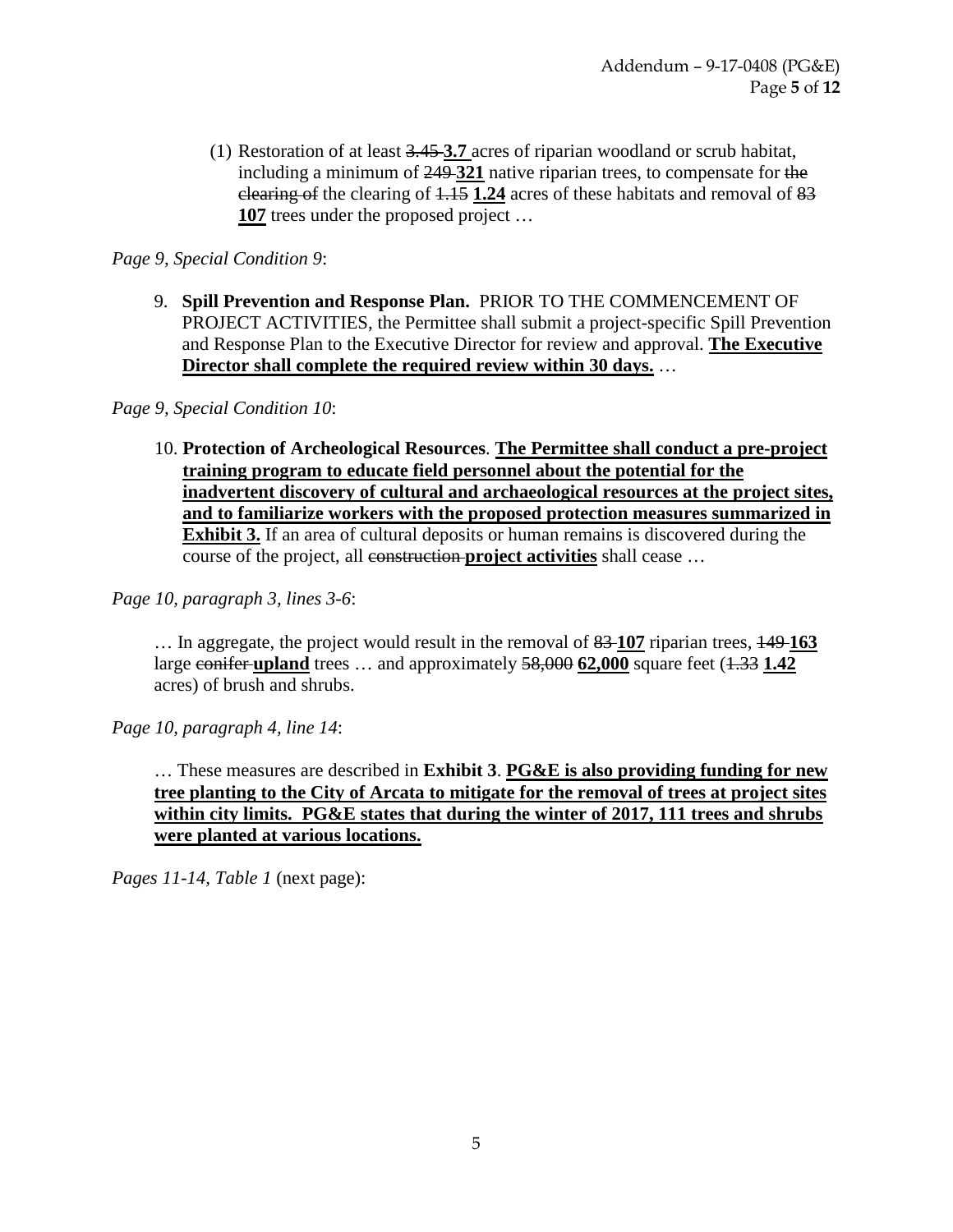| Site #                          | <b>Location</b>                                                                 | <b>Proposed Tree</b><br>Removal*                                           | <b>Proposed Brush</b><br>Removal<br>(vegetation type)                   | <b>Existing Conditions / Environmental Setting</b>                                                                                                                                                                                                                                                                                                                |
|---------------------------------|---------------------------------------------------------------------------------|----------------------------------------------------------------------------|-------------------------------------------------------------------------|-------------------------------------------------------------------------------------------------------------------------------------------------------------------------------------------------------------------------------------------------------------------------------------------------------------------------------------------------------------------|
| RW-V-11472-14                   | Jane's Rd. at Bay School Rd.,<br>Arcata<br>(franchise area, County ROW)         | none                                                                       | 720 sq. ft.<br>(C) blackberry<br>(freshwater wetland)                   | 370-ft long roadside strip dominated by California (C)<br>blackberry (Rubus ursinus); contains a wetland swale and<br>other native and non-native wetland indicator species.                                                                                                                                                                                      |
| RW-V-5744-16<br>(south segment) | South of Ariel Way at Lorelei<br>Ln., Arcata<br>APN: 505-351-022                | 7 large, 1 small<br>redwood                                                | none                                                                    | Remnant upland forest and ruderal vegetation along a<br>residential fenceline; within 350 feet of McDaniel Slough.                                                                                                                                                                                                                                                |
| RW-V-2729-15                    | South G St, Arcata<br>(franchise area, City ROW)                                | 1 small willow<br>2 small acacia<br>(exotic)                               | none                                                                    | 1,230-ft long roadside strip containing unnamed<br>creek/drainage; supports riparian and wetland vegetation,<br>mapped as freshwater and estuarine wetland; within 400<br>feet of Arcata Bay                                                                                                                                                                      |
| RW-V-2732-15                    | Hwy. 101 north of Jacoby<br>Creek, Arcata<br>APN: 501-042-005                   | none                                                                       | 180 sq. ft.<br>(H) blackberry<br>(freshwater $\&$<br>estuarine wetland) | Within the banks of an unnamed tributary to Jacoby Creek;<br>mapped seasonal wetland dominated by non-native<br>Himalayan (H) blackberry (Rubus armeniacus). Contains<br>suitable habitat for several special status plants and aquatic<br>wildlife species.                                                                                                      |
| RW-V-2733-15                    | Hwy. 101 at Jacoby Creek,<br>Arcata<br>APN: 501-042-005                         | 5 small willow<br>1 large alder<br>12 small alder<br>1 small other         | none 3960 sq. ft.<br>$(H)$ blackberry & misc<br>(riparian)              | Mature riparian woodland dominated by red alder (Alnus<br><i>rubra</i> ) and willow (Salix spp.), within the banks and<br>floodplain of Jacoby Creek; mapped seasonal wetland;<br>Contains suitable habitat for several special status plants<br>and aquatic wildlife species.                                                                                    |
| RW-V-11464-14                   | Hwy. 101 south of Brainard<br>APNs: 501-261-039,<br>$501 -$<br>261-045          | 2 small alder<br>6 large Monterey<br>pine                                  | 2268 sq. ft.<br>non-native brush<br>(riparian/wetland)                  | 1,600-ft long roadside strip within and adjacent to a mapped<br>seasonal/farmed wetland; contains native and non-native<br>riparian and upland vegetation; contains an unnamed<br>perennial watercourse supporting emergent freshwater<br>wetland vegetation. Contains suitable habitat for special<br>status plants, wildlife and fish species.                  |
| RW-V-2568-16                    | Old Arcata Rd. north of<br>Indianola<br>APNs: 501-181-001,<br>501-261-013, -014 | 1 large, 37 small<br>alder<br>8 small willow<br>2324 small Sitka<br>spruce | 39,276168 sq. ft. (0.9<br>ac)<br>(riparian woodland)                    | 2,250-ft long roadside strip within mature riparian forest<br>dominated by red alder (Alnus rubra), with native and non-<br>native blackberry and willow understory. Site runs parallel<br>to (w/in $\sim$ 12 ft) of an unnamed tributary to Rocky Gulch<br>which contains suitable habitat for coast cutthroat trout and<br>critical habitat for tidewater goby. |

**Table 1**: Gas pipeline right-of-way vegetation maintenance activities proposed under CDP Application No. 9-17-0408

\* "Large" tree = diameter at breast height (dbh) is 12 inches or greater; "small" = dbh is less than 12 inches.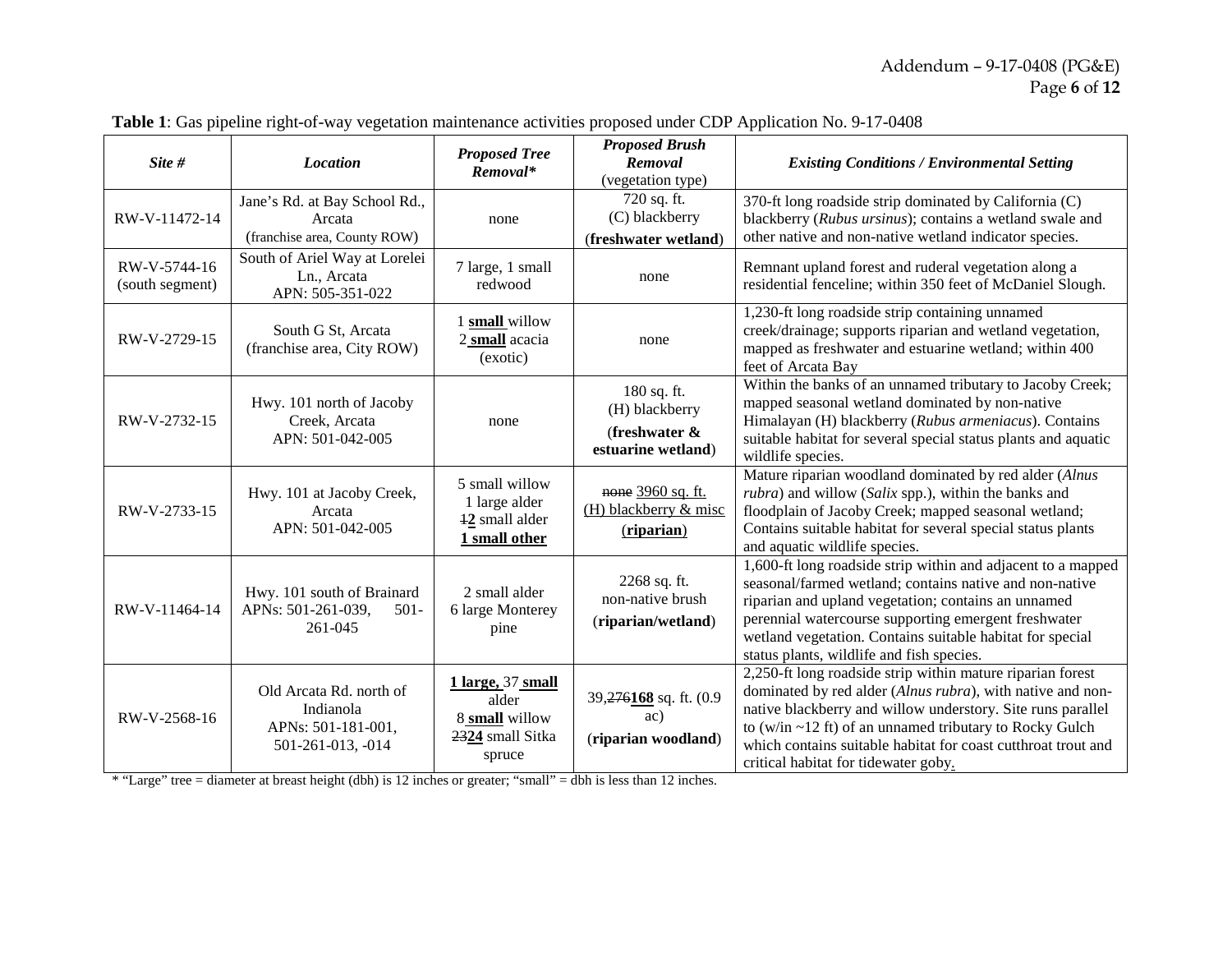| Site #                         | <b>Location</b>                                                                                                                                                                                                  | <b>Proposed Tree</b><br>Removal*                                                                                                                      | <b>Proposed Brush</b><br>Removal<br>(vegetation type)                                     | <b>Existing Conditions / Environmental Setting</b>                                                                                                                                                                                                                                                                                                                                                                                                                                                |  |  |  |
|--------------------------------|------------------------------------------------------------------------------------------------------------------------------------------------------------------------------------------------------------------|-------------------------------------------------------------------------------------------------------------------------------------------------------|-------------------------------------------------------------------------------------------|---------------------------------------------------------------------------------------------------------------------------------------------------------------------------------------------------------------------------------------------------------------------------------------------------------------------------------------------------------------------------------------------------------------------------------------------------------------------------------------------------|--|--|--|
| RW-V-11458-14                  | Myrtle Ave. at Tower Dr.,<br>Myrtletown<br>APNs: 402-301-012, -024                                                                                                                                               | 1 large Sitka spruce<br>1 large redwood                                                                                                               | none                                                                                      | 1,420-ft roadside strip containing upland forest trees and<br>ruderal vegetation; within area mapped as farmed wetland<br>by Humboldt County; within 200 feet of Freshwater Creek.                                                                                                                                                                                                                                                                                                                |  |  |  |
| RW-V-2559-16<br>(west segment) | Myrtle Ave. at Mitchell Rd.,<br>Myrtletown<br>APNs: 017-152-009,<br>017-161-017                                                                                                                                  | $75$ large, $2$ small<br>willow<br>2 large, 4 small<br>redwood<br>2 large, 3 small Sitka<br>spruce<br>1 large western<br>hemlock<br>1 large unknown   | 720 sq. ft. willow<br>720 sq. ft. blackberry<br>(riparian)                                | Approximately 250-ft long strip of remnant mixed riparian/<br>upland forest at the edge of a residential property. Forest<br>canopy made up of willow (Salix spp.) and upland trees;<br>understory of willow and blackberry. Adjacent to an<br>ephemeral roadside ditch. Contains marginal habitat for<br>special status alpine marsh violet (Viola palustris) and<br>Townsend's big-eared bat (Corynorhinus townsendii).                                                                         |  |  |  |
| RW-V-1152-16                   | Oakridge Ter. and Myrtle<br>Ave. Myrtletown<br>APNs: 016-171-004,<br>017-151-007                                                                                                                                 | 5 large, 1 small<br>108 sq. ft.<br>redwood<br>(H) blackberry<br>1 large, 4 small grand<br>(riparian)<br>fir<br>1224 sq. ft. $(upland)$<br>$5 - small$ |                                                                                           | Lower portion of site consists of wetlands and riparian<br>scrub dominated by Himalayan blackberry, on the banks of<br>Ryan Slough. Slough is designated critical habitat for<br>Chinook salmon and steelhead and suitable habitat for<br>several special status fish species. Streambank contains<br>suitable habitat for special status plant species. Upland<br>portion of the site consists of remnant upland forest (grand<br>fir, redwood) with huckleberry and upland brush<br>understory. |  |  |  |
| RW-V-9599-15                   | 54 large redwood<br>South of Pennsylvania Ave.,<br>3 large Sitka spruce<br>Myrtletown<br>APNs: 016-071-014,<br>3 large Douglas fir<br>8 small conifers<br>016-171-004,<br>016-172-001, -007, -008<br>1 small oak |                                                                                                                                                       | 540 sq. ft.<br>(upland forest)<br>understory brush)                                       | Site consists of a large remnant patch of redwood-dominant<br>conifer forest. Tree removal would include several large<br>redwoods in excess of 50 inches dbh, with the largest at 107<br>inches (8.9 ft) dbh.                                                                                                                                                                                                                                                                                    |  |  |  |
| RW-V-1150-16                   | South of Myrtle Ave. along<br>Ryan Slough, Myrtletown<br>APNs: 016-181-002,<br>$017-164-002, -003$                                                                                                               | 1 large, 3 5 small alder<br>2 small willow<br>2 3 small Cascara<br>buckthorn<br>1 large redwood<br>1 large, 9 small grand<br>fir                      | 468 sq. ft.<br>(H) blackberry<br>468 sq. ft.<br>unknown brush<br>(riparian and<br>upland) | Located within the floodplain of Ryan Slough, which<br>crosses the northern portion of the site. Contains mixed<br>riparian and conifer woodland; primary tree species include<br>redwood, Douglas fir, red alder and willow. Contains<br>patches of emergent freshwater wetland, northern end is<br>mapped as palustrine wetland. Contains suitable habitat for<br>special status plants, wildlife and fish species.                                                                             |  |  |  |

| <b>Table 1 (continued):</b> Gas pipeline right-of-way vegetation maintenance activities proposed under CDP Application No. 9-17-0408 |  |  |  |  |  |  |  |
|--------------------------------------------------------------------------------------------------------------------------------------|--|--|--|--|--|--|--|
|                                                                                                                                      |  |  |  |  |  |  |  |

\* "Large" tree = diameter at breast height (dbh) is 12 inches or greater; "small" = dbh is less than 12 inches.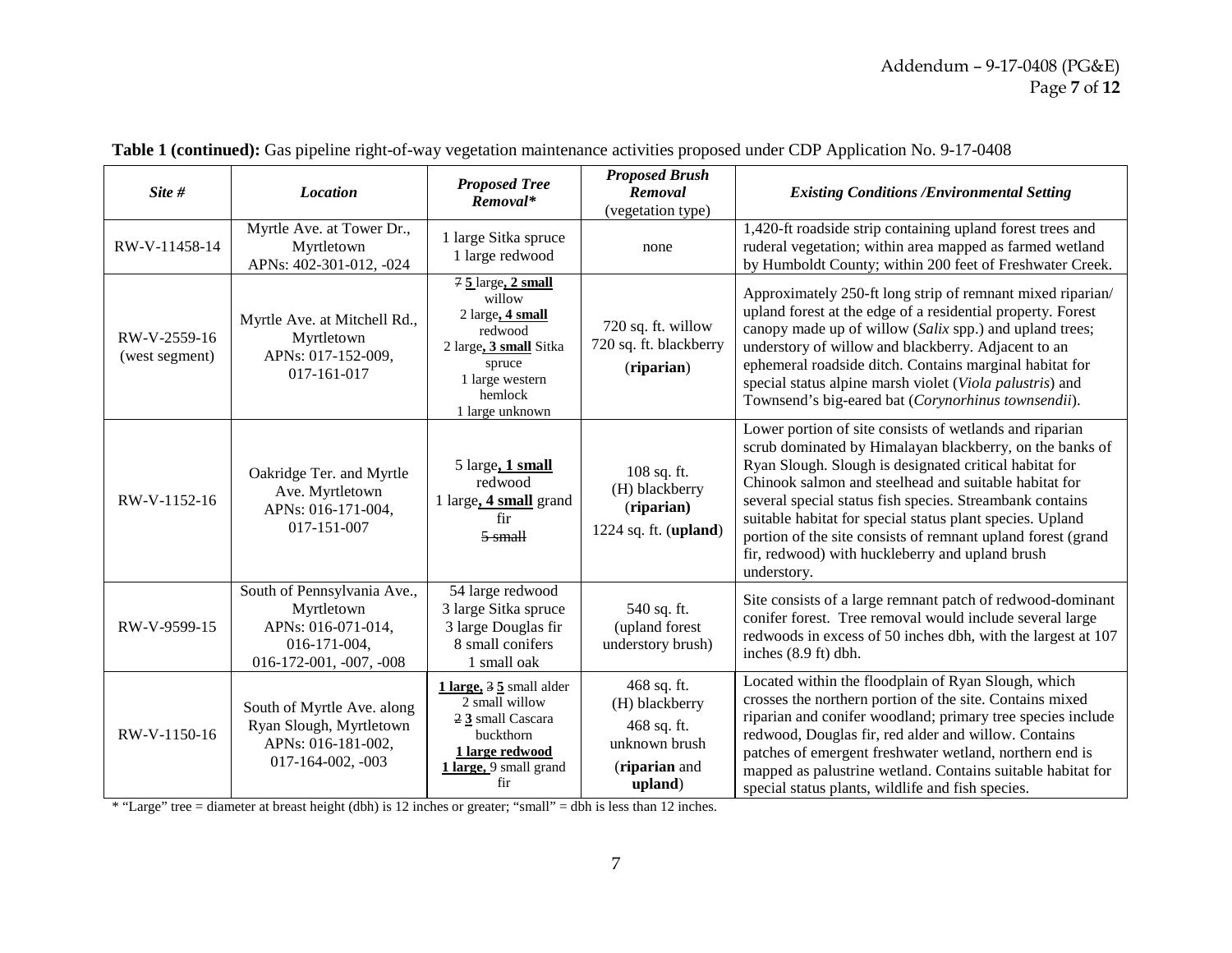| Site #                                     | <b>Location</b>                                                                                                         | <b>Proposed Tree</b><br>Removal*                                                                                                                                                                                   | <b>Proposed Brush</b><br>Removal<br>(vegetation type)                          | <b>Existing Conditions / Environmental Setting</b>                                                                                                                                                                                                                                                                     |
|--------------------------------------------|-------------------------------------------------------------------------------------------------------------------------|--------------------------------------------------------------------------------------------------------------------------------------------------------------------------------------------------------------------|--------------------------------------------------------------------------------|------------------------------------------------------------------------------------------------------------------------------------------------------------------------------------------------------------------------------------------------------------------------------------------------------------------------|
| RW-V-1146-16                               | South of Myrtle Ave. along<br>Ryan Slough, Myrtletown<br>APNs: 017-031-013.<br>017-164-002, 017-173-003,<br>017-221-001 | 1 large, 2 small willow<br>$\pm$ 3 large alder<br>$14$ large, 1 small<br>redwood<br>2 small grand fir                                                                                                              | $1296$ $1320$ sq. ft.<br>Unknown unspecified<br>brush<br>(riparian and upland) | Located within the floodplain of Ryan Slough. Contains mixed<br>riparian and conifer woodland; primary tree species include<br>redwood, Douglas fir, red alder and willow. Also contains<br>patches of emergent freshwater wetland. Contains suitable<br>habitat for special status plants, wildlife and fish species. |
| RW-V-1154-16                               | Elk River Rd. at Herrick Rd.<br>Pine Hill<br>(franchise area, County ROW)                                               | $\overline{12}$ large, $\overline{3}$ small willow<br>1 large, 313 small red<br>alder<br>14 large, 3 small<br>Douglas fir<br>1 large, 2 small acacia<br>$2 \text{ large}, 1 \text{ small}$<br><b>Monterey pine</b> | 1080 sq. ft.<br>unspecified brush<br>(riparian)                                | 400-ft long roadside strip consisting largely of riparian<br>vegetation (red alder, willow). Mapped as a seasonal scrub<br>wetland. Contains an ephemeral stream tributary to Swain<br>Slough. Contains suitable habitat for white-tailed kite.                                                                        |
| RW-V-1176-16                               | Elk River Rd. south of Pine<br>Hill Rd.<br>APN: 305-021-017                                                             | None                                                                                                                                                                                                               | 756 sq. ft.<br>(H) blackberry<br>(non-native wetland)                          | 375-ft long roadside strip within mapped palustrine wetland area;<br>adjacent to both pastured and intact wetland habitat. Vegetation<br>removal would be from a roadside ditch dominated by Himalayan<br>blackberry. Suitable foraging habitat for white-tailed kite.                                                 |
| RW-V-1169-16                               | Elk River Rd. south of Pine<br>Hill Rd.<br>APN: 304-181-001                                                             | None                                                                                                                                                                                                               | 72 sq. ft.<br>unspecified brush<br>(freshwater wetland)                        | Located in a freshwater, palustrine wetland within the<br>banks of upper Swain Slough. Contains suitable foraging<br>habitat for white-tailed kite.                                                                                                                                                                    |
| RW-V-2765-16<br>(northeastern)<br>segment) | East of Humboldt Hill Rd.<br>at Golden W Dr.<br>APN: 305-041-052                                                        | None                                                                                                                                                                                                               | 720 sq. ft.<br>unspecified brush<br>(freshwater wetland)                       | Coastal Zone portion of the project site appears to occur<br>within a freshwater wetland complex (Typha spp.) largely<br>surrounded by non-native grassland.                                                                                                                                                           |
| RW-V-2772-15                               | College of the Redwoods<br>north campus<br>APN: 307-021-021                                                             | 3 large, 2 small<br>Sitka spruce<br>2 large, 5 small<br>grand fir                                                                                                                                                  | 1260 sq. ft. brush<br>(upland)                                                 | Located in a patch of mixed conifer forest surrounded by<br>non-native grassland. Site access will require cross-country<br>travel from College of the Redwoods. Brush includes<br>thimble berry, sword fern, native blackberry and Himalaya<br>blackberry, coyote brush and buckthorn.                                |
| RW-V-2752-15<br>RW-V-2758-15               | College of the Redwoods<br>north campus<br>APN: 307-021-022                                                             | 1 large, 2 small<br>grand fir<br>1 small redwood<br>1 small Sitka spruce                                                                                                                                           | 2088 sq. ft. brush<br>(upland)                                                 | Two adjacent project sites located on a hillside in the open<br>space area north of campus. Brush assemblage is similar to<br>RW-V-2772.                                                                                                                                                                               |

# **Table 1 (continued)**: Gas pipeline right-of-way vegetation maintenance activities proposed under CDP Application No. 9-17-0408

\* "Large" tree = diameter at breast height (dbh) is 12 inches or greater; "small" = dbh is less than 12 inches.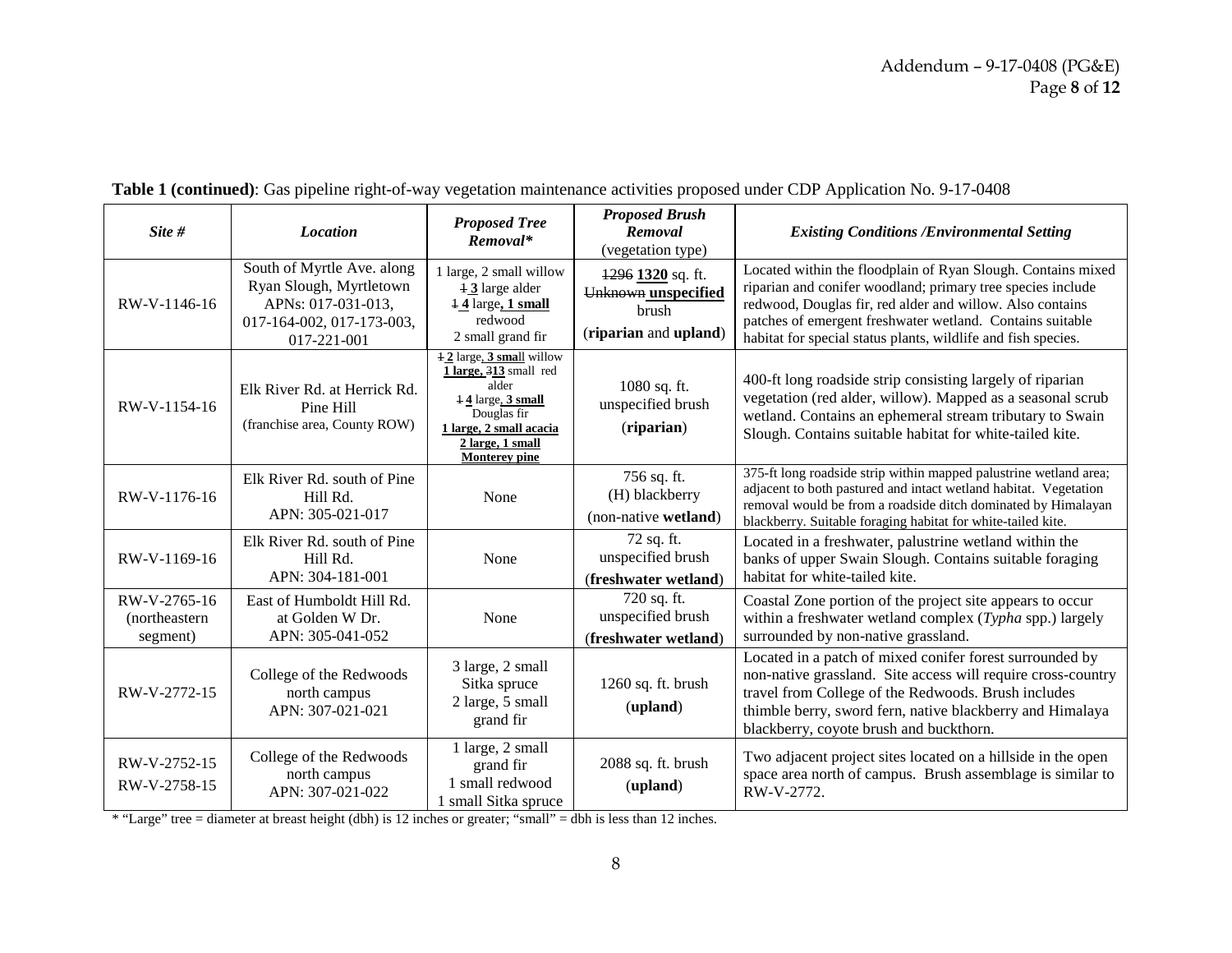| Site #        | <b>Location</b>                                                                           | <b>Proposed Tree</b><br>Removal*                                                                   | <b>Proposed Brush</b><br>Removal<br>(vegetation type)                                               | <b>Existing Conditions /Environmental Setting</b>                                                                                                                                                                                                                                                                                                                                                                                                                     |
|---------------|-------------------------------------------------------------------------------------------|----------------------------------------------------------------------------------------------------|-----------------------------------------------------------------------------------------------------|-----------------------------------------------------------------------------------------------------------------------------------------------------------------------------------------------------------------------------------------------------------------------------------------------------------------------------------------------------------------------------------------------------------------------------------------------------------------------|
| RW-V-2767-15  | College of the Redwoods<br>north campus<br>APNs: 307-021-022,<br>307-051-013, 307-061-007 | $23$ $24$ large, 1 small<br>Monterey. pine<br>1 large, 1 small<br>Douglas-fir<br>1 small grand fir | 216 sq. ft.<br>brush at grove edges<br>(riparian)                                                   | Located in mixed conifer forest grove dominated by coast<br>redwood (Sequoia sempervirens), Douglas-fir<br>(Pseudotsuga menziesii), incense cedar (Calocedrus<br>decurrens) and non-native Monterey pine (Pinus radiata),<br>with native and exotic shrub understory, including coyote<br>brush and blackberry. Riparian vegetation at grove edges<br>includes willow, red alder, native blackberry. A small<br>watercourse runs along the southern edge of the site. |
| RW-V-2760-15  | College of the Redwoods<br>north campus<br>APNs: 307-011-013, -014<br>307-021--022        | 10 large Douglas-fir<br>2 3 large Monterey<br>pine                                                 | 3420 sq. ft.<br>brush at grove edges<br>(riparian)<br>720 sq. ft.<br>brush within grove<br>(upland) | Located in mixed conifer forest grove dominated by coast<br>redwood (Sequoia sempervirens), Douglas-fir<br>(Pseudotsuga menziesii), incense cedar (Calocedrus<br>decurrens) and non-native Monterey pine (Pinus radiata),<br>with native and exotic shrub understory, including coyote<br>brush and blackberry. Riparian vegetation at grove edges<br>include willow, red alder, native blackberry. A small<br>watercourse runs along the southern edge of the site.  |
| RW-V-2757-15  | College of the Redwoods<br>main campus<br>APN: 307-061-007                                | 16 large, $3 \n2$ small<br>redwoods<br>1 small other                                               | $108$ 180 sq. ft.<br>unspecified brush<br>(upland)                                                  | Site consists of remnant coast redwood conifer forest and<br>ornamental vegetation within the main campus, surrounded<br>by developed areas.                                                                                                                                                                                                                                                                                                                          |
| RW-V-11479-14 | College of the Redwoods<br>main campus<br>APN: 307-011-014                                | 61 large, 5 small<br>willow<br>small red alder<br>2 large redwood<br>1 large Sitka spruce          | none                                                                                                | Site consists of a remnant patch of riparian woodland along<br>a small, unnamed stream and ditch, surrounded by roads<br>and developed areas. Vegetation is dominated by red alder<br>(Alnus rubra), with an understory of native and exotic<br>blackberry, elderberry and willows. The stream and ditch<br>support native emergent wetland vegetation.                                                                                                               |

| <b>Table 1 (continued):</b> Gas pipeline right-of-way vegetation maintenance activities proposed under CDP Application No. 9-17-0408 |  |  |  |  |  |  |  |
|--------------------------------------------------------------------------------------------------------------------------------------|--|--|--|--|--|--|--|
|                                                                                                                                      |  |  |  |  |  |  |  |

\* "Large" tree = diameter at breast height (dbh) is 12 inches or greater; "small" = dbh is less than 12 inches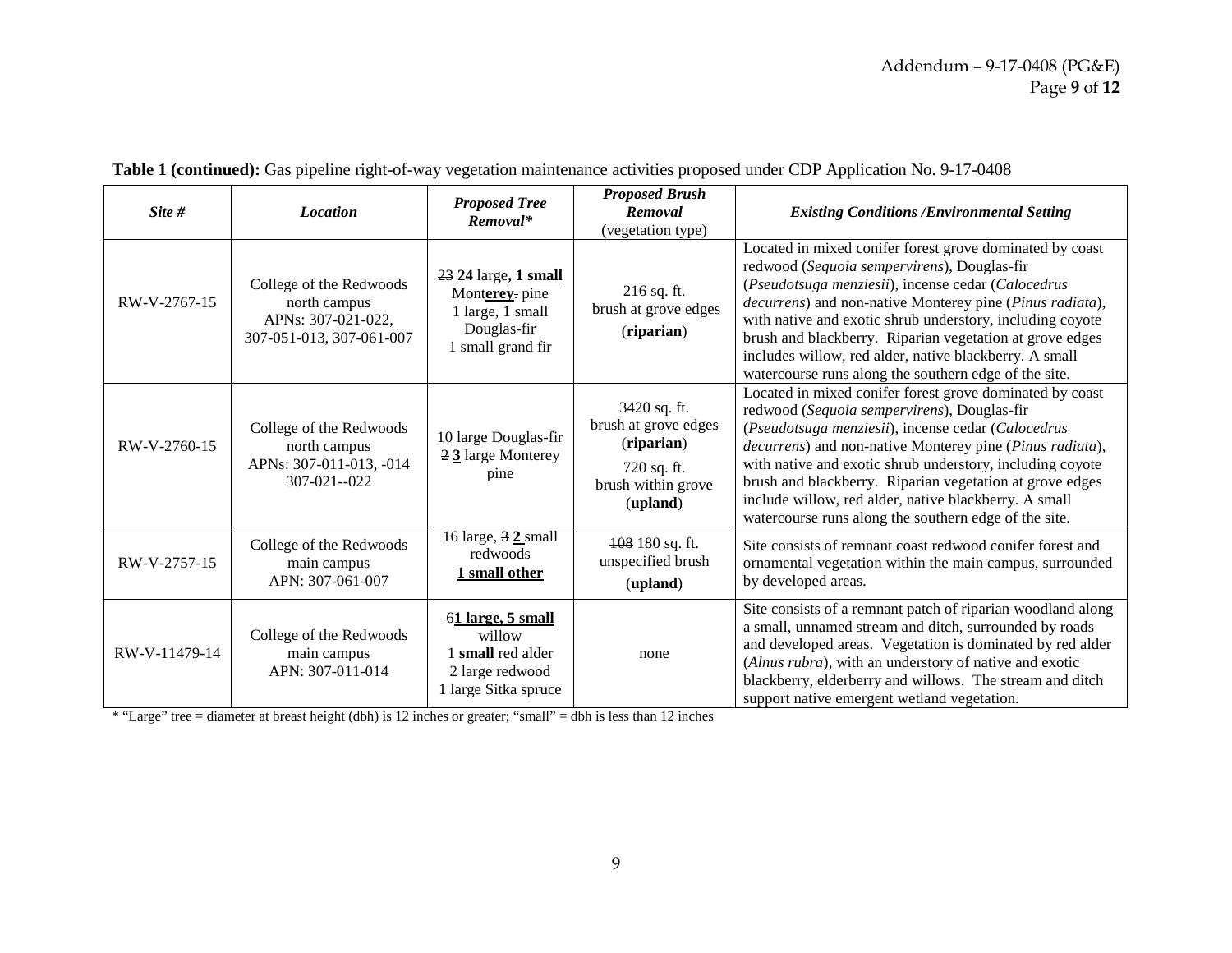*Page 17, paragraph 2, lines 8-9*:

… As presented in **Table 1**, the proposed vegetation removal involves the removal of a total of 149 **163** large trees and the clearing of X **62,000** square feet of brush from 24 individual work sites …

*Page 19, Table 3*:

|                          |                                |                           | Table 5: Special-Status Whume Species with Fotential to Occur at Froject Sites |
|--------------------------|--------------------------------|---------------------------|--------------------------------------------------------------------------------|
| <b>Scientific Name</b>   | <b>Common Name</b>             | <b>Regulatory</b>         | <b>Work Sites with Suitable Habitat</b>                                        |
|                          |                                | Status*                   |                                                                                |
|                          |                                |                           | RW-V-2732, -2733, -11464, -1146, -                                             |
| Acipenser                | Green sturgeon                 | <b>FT</b>                 | 1150,                                                                          |
| medirostris              |                                |                           | $-1152$                                                                        |
| <b>Agelaius tricolor</b> | <b>Tricolored</b><br>blackbird | $\underline{\mathbf{SC}}$ | RW-V-1146, -1150                                                               |
| Corynorhinus             | Townsend's big-                |                           | RW-V-11464, $-1146, -1150$ , -                                                 |
| townsendii               | eared bat                      | SC, SSC                   | 2559                                                                           |
| Elanus leucurus          | White-tailed kite              | <b>SFP</b>                | RW-V-1154, -1169, -1176, -2765                                                 |
|                          |                                |                           | RW-V-2732, -2733, -11464, -2568, -                                             |
| Eucyclogobius            | Tidewater goby                 | FE, SSC                   | 1146,                                                                          |
| newberryi                |                                |                           | $-1150, -1152$                                                                 |
|                          |                                |                           | RW-V-2732, -2733, -11464, -2568, -                                             |
| <b>Oncorhynchus</b>      | Coast cutthroat                | <b>SSC</b>                | 1146.                                                                          |
| clarkii clarkia          | trout                          |                           | $-1150, -1152$                                                                 |
| Oncorhynchus             |                                |                           |                                                                                |
| mykiss                   | Steelhead                      | <b>FT</b>                 | RW-V-2733, 1146, -1150, -1152                                                  |
| Oncorhynchus             | Chinook Salmon                 | FT                        | RW-V-2733, 1146, -1150, -1152                                                  |
| tshawytscha              |                                |                           |                                                                                |
| Rana aurora              | Northern red-                  | <b>SSC</b>                | RW-V-2732, -2733                                                               |
|                          | legged frog                    |                           |                                                                                |
| Spirinchus               |                                | FC, ST,                   | RW-V-2732, -2733, -11464, -1146, -                                             |
|                          | Longfin smelt                  |                           | 1150,                                                                          |
| thaleichthys             |                                | <b>SSC</b>                | $-1152$                                                                        |
| Thaleichthys             |                                |                           | RW-V-2732, -2733, -11464, -1146, -                                             |
| pacificus                | Eulachon                       | FT                        | 1150, -1152                                                                    |

**Table 3: Special-Status Wildlife Species with Potential to Occur at Project Sites**

 $*$  FE = federally-listed endangered; FT = federally-listed threatened; FC = federal candidate for listing;  $ST =$  state listed threatened;  $SC =$  state candidate;  $SSC =$  state species of special concern; SFP = CDFW "fully protected".

*Page 19, paragraph 2*:

Several of the riparian and wetland project sites also contain suitable habitat for rare and sensitive wildlife species, including … **tricolored blackbird and** Northern red-legged frog, another **both** state species of special concern …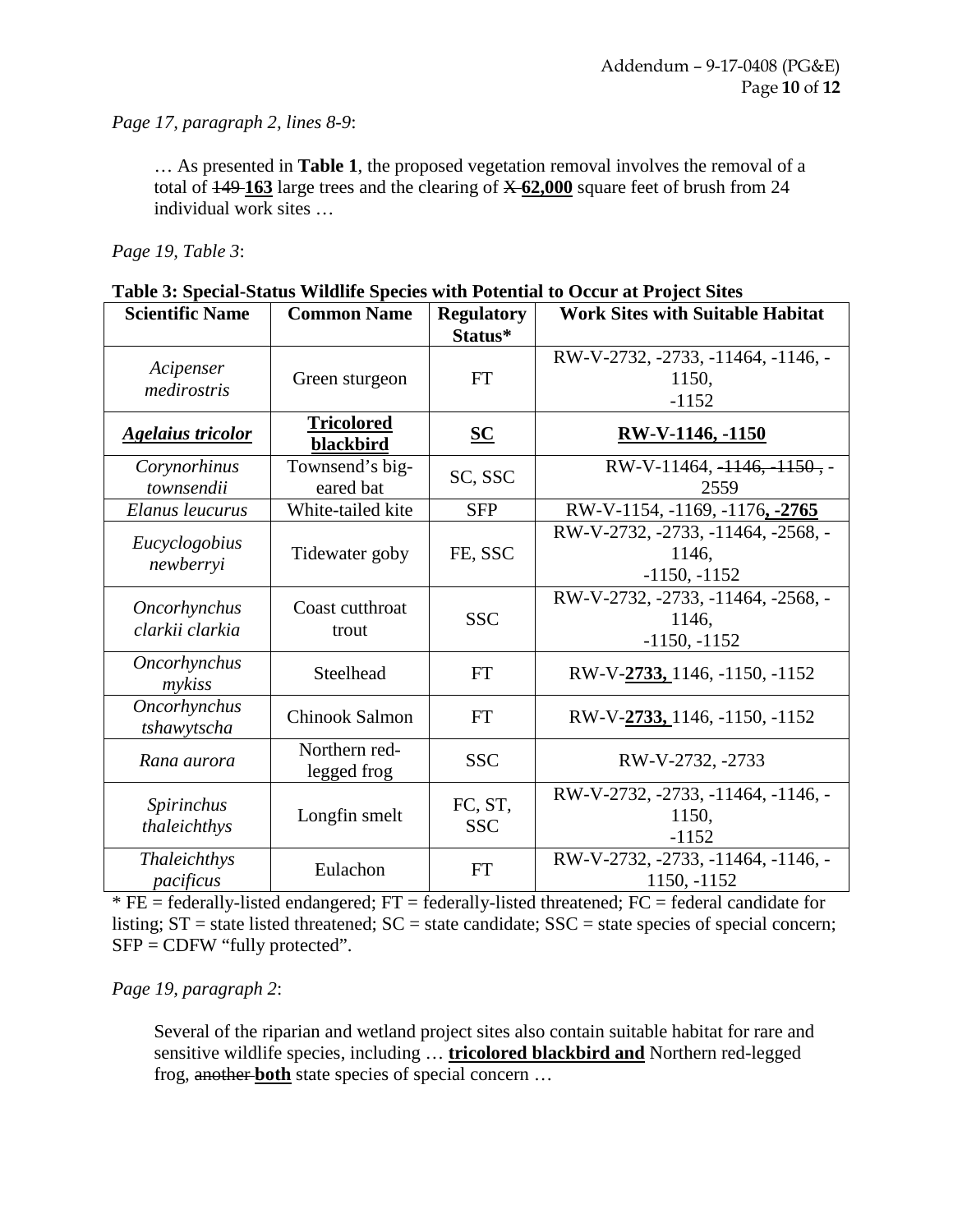*Page 20, paragraph 3, lines 4-6*:

 … In total, the proposed work at the 12 project sites containing riparian habitat would result in the removal of approximately 1.15 **1.24** acres (50,000 **53,900** square feet) of riparian vegetation and 83 **107** individual riparian trees …

*Page 20, paragraph 5, last sentence:*

Similarly, project activities have the potential to direct**ly** harm or disrupt the behavior of rare and sensitive wildlife species, and to destroy **degrade** or alter the riparian and wetland habitats on which they depend.

*Page 21, paragraph 3*:

In total, PG&E proposes to remove 149 **163** large conifers **upland trees** (defined as trees with diameters at breast height (dbh) of 12 inches or greater) from project sites, including 88 **92** redwoods, 15 **18** Douglas-fir (*Pseudotsuga douglasii*) …

*Page 22, paragraph 3, lines 1-4:* 

In order to minimize the significant disruption of habitat values in ESHA, the Commission is adopting **Special Condition 3**, which requires PG&E … to avoid project activities beyond these limits during construction...

*Page 22, paragraph 3, beginning line 7*:

In order to assure protection of sensitive plant and wildlife species, the Commission is also including **Special Condition 4**, which requires PG&E to carry out pre-project**, speciesspecific** focused surveys of all proposed project sites … for the presence of sensitive plant and wildlife species … **Prior to carrying out the surveys, a survey plan shall be submitted to the Executive Director for review and approval in order to ensure that proper protocols are in place to determine the presence or absence of sensitive species with potential to occur within the vegetation removal area.**

*Page 22, paragraph 4, beginning line 13:* 

Under this condition, if nesting or breeding activity is detected, PG&E shall establish a 300-foot (500-foot for raptors) **species-specific** exclusion zone**s** … **The size of the speciesspecific buffers shall be established in a Nesting Bird Protection Plan, to be submitted for Executive Director review and approval, using the best available science and expert recommendations and guidance from the CDFW and U.S. Fish and Wildlife Service.**

*Page 22, paragraph 5, beginning line 4:*